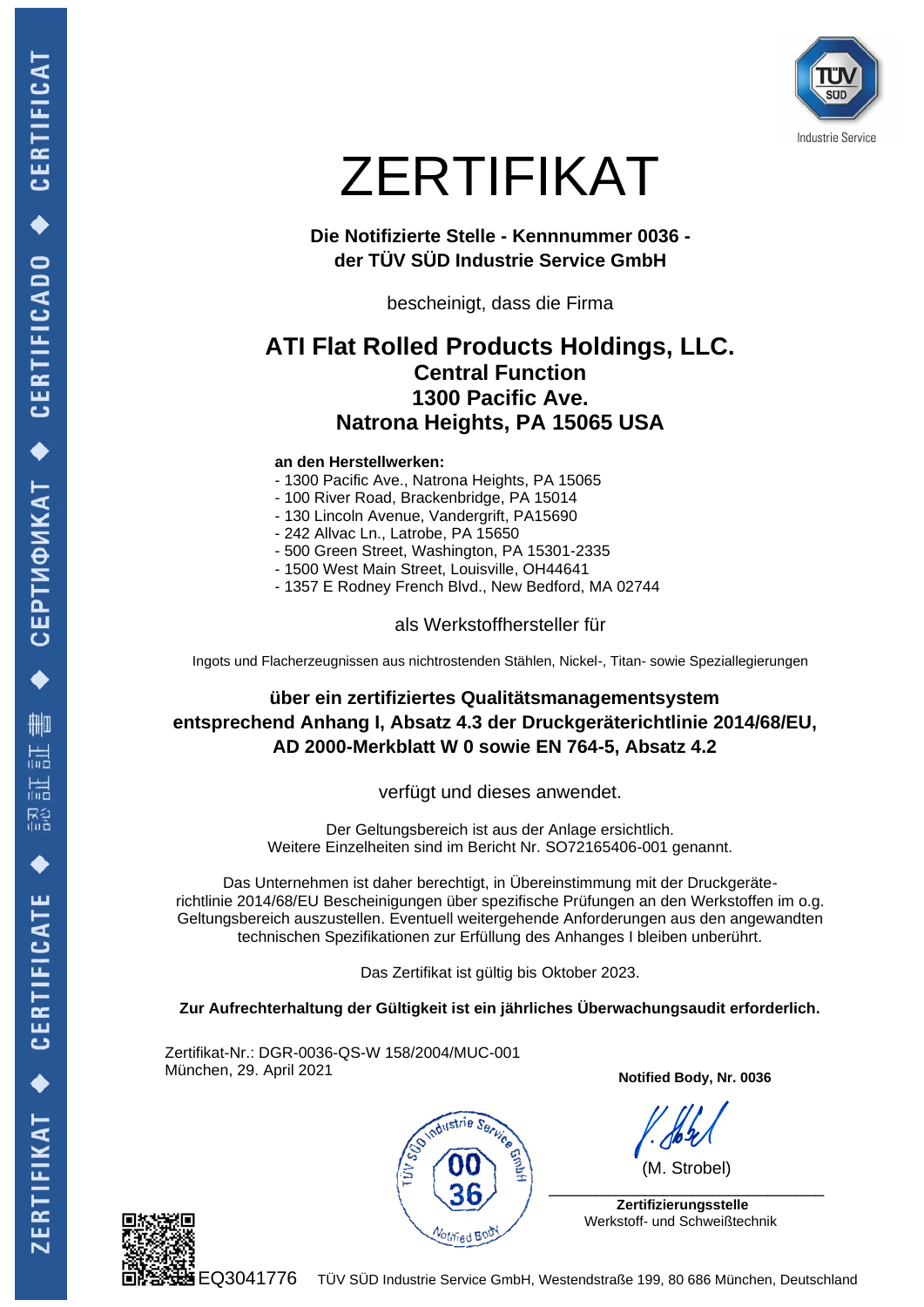

# **CERTIFICATE**

**The Notified Body - 0036 of TÜV SÜD Industrie Service GmbH** 

certifies that

## **ATI Flat Rolled Products Holdings, LLC. Central Function 1300 Pacific Ave. Natrona Heights, PA 15065 USA**

#### **At the manufacturing sites:**

- 1300 Pacific Ave., Natrona Heights, PA 15065
- 100 River Road, Brackenbridge, PA 15014
- 130 Lincoln Avenue, Vandergrift, PA15690
- 242 Allvac Ln., Latrobe, PA 15650
- 500 Green Street, Washington, PA 15301-2335
- 1500 West Main Street, Louisville, OH44641
- 1357 E Rodney French Blvd., New Bedford, MA 02744

has implemented, operates and maintains a

### **Quality Assurance System in accordance with the Pressure Equipment Directive 2014/68/EU, Annex I, Section 4.3, AD 2000-Merkblatt W 0 as well as EN 764-5, Para. 4.2**

as a material manufacturer for the scope of

Ingots and flat products made from stainless steels, nickel, titanium as well as special alloys.

The scope of the approval is described in the annex to this certificate. Further details are mentioned in report no. SO72165406-001.

The manufacturer is therefore authorized to issue certificates of specific product control within the scope of the assessed quality system and in accordance with the Pressure Equipment Directive 2014/68/EU. Possible additional requirements - specific to applied technical specifications to meet PED Annex I - are not affected.

This certificate is valid through October 2023.

**In order to adhere the validity an annual surveillance audit is required.**

Certificate No.: DGR-0036-QS-W 158/2004/MUC-001 Munich, April 29<sup>th</sup>, 2021



**Notified Body, No. 0036**

(M. Strobel)

 **Certification Body**  Material and Welding Technology



EQ3041776 TÜV SÜD Industrie Service GmbH, Westendstr. 199, 80686 Munich, Germany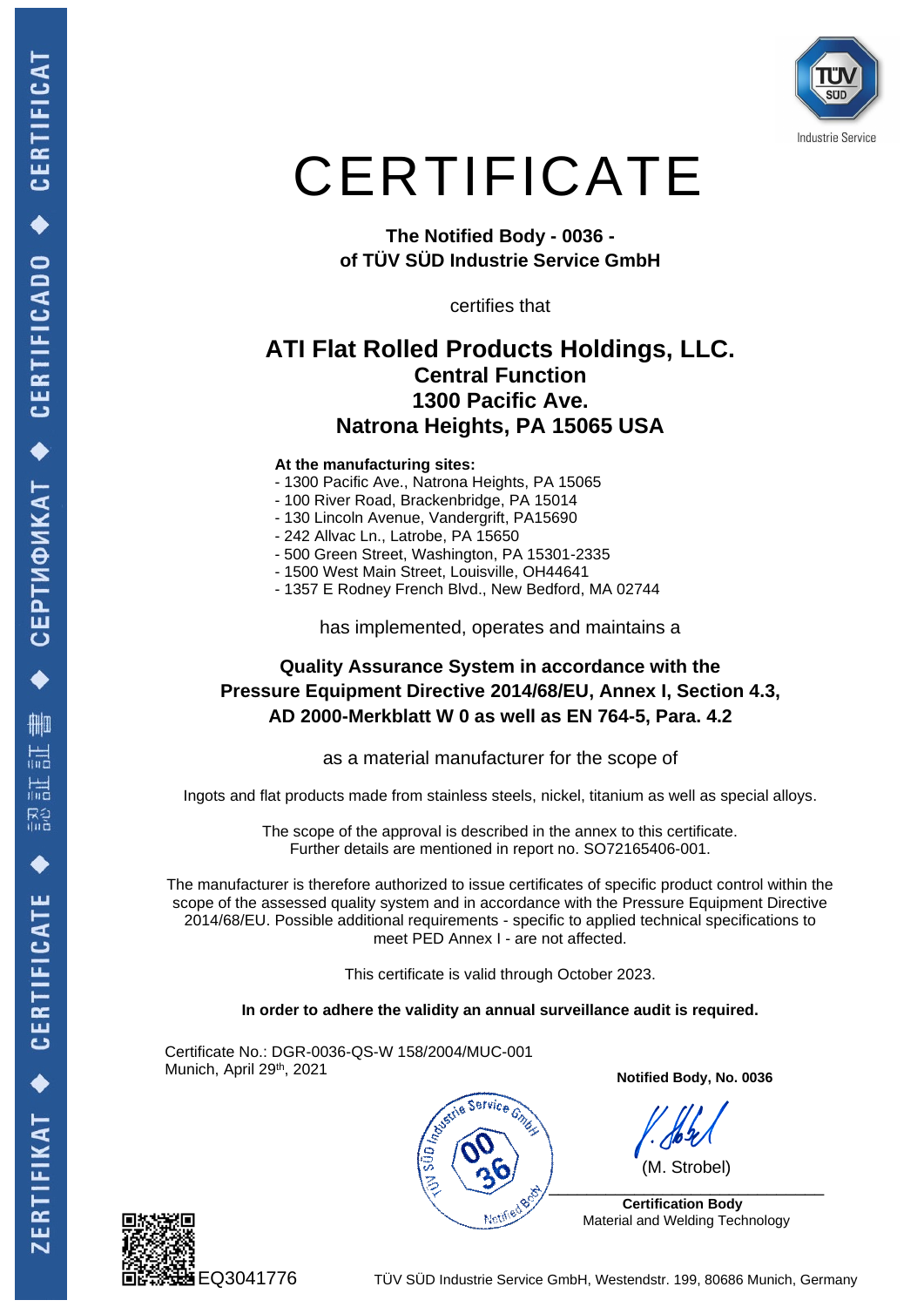

|                               | Geltungsbereich der Überprüfung als Hersteller von Werkstoffen nach AD 2000-Merkblatt W 0<br>Scope of the approval - Manufacturer of material in accordance with AD 2000-Merkblatt W 0 |                                                                                                                                                      |                                                            |                                               |                                                                                                                                                                                                                                                                                                                                                                                                                                                                                                                                                                                                                              |             |                                                   |               |                                                                                                        |                                       |                                                      |                                                                                                               |                                                    | Anlage zum Zertifiat Nr. / Annex to certificate no.<br>DGR-0036-QS-W 158/2004/MUC-001 von / dated 2021-04-29                                                                                                                   |  |  |  |
|-------------------------------|----------------------------------------------------------------------------------------------------------------------------------------------------------------------------------------|------------------------------------------------------------------------------------------------------------------------------------------------------|------------------------------------------------------------|-----------------------------------------------|------------------------------------------------------------------------------------------------------------------------------------------------------------------------------------------------------------------------------------------------------------------------------------------------------------------------------------------------------------------------------------------------------------------------------------------------------------------------------------------------------------------------------------------------------------------------------------------------------------------------------|-------------|---------------------------------------------------|---------------|--------------------------------------------------------------------------------------------------------|---------------------------------------|------------------------------------------------------|---------------------------------------------------------------------------------------------------------------|----------------------------------------------------|--------------------------------------------------------------------------------------------------------------------------------------------------------------------------------------------------------------------------------|--|--|--|
| Hersteller /<br>Manufacturer: | Name:<br>Straße/Street:<br>Ort/City:                                                                                                                                                   | Nationalität:/<br>ATI Flat Rolled Products Holdings LLC<br>1300 Pacific Ave<br>Country:<br>Natrona Heights, PA 15065<br>Werk / plant: see certifcate |                                                            |                                               |                                                                                                                                                                                                                                                                                                                                                                                                                                                                                                                                                                                                                              |             |                                                   |               |                                                                                                        | Datum:/<br>Date: rev. 2<br>2021-10-29 |                                                      | Blatt-Nr.:/<br>Page No.:<br>1 v. / of 3                                                                       |                                                    | Zertifizierungsstelle für Druckgeräte /<br><b>Certification Body for pressure equipment</b><br>Notifizierte Stelle, Nr. / Notified Body, No. 0036                                                                              |  |  |  |
| Ifd. Nr.<br>No.               | Werkstoffbezeichnung<br>Werkstoff-Nr. /<br><b>Material Designation</b><br><b>Material Grade</b>                                                                                        |                                                                                                                                                      | Werkstoff-<br>Spezifikation /<br>Material<br>Specification | Liefer-<br>zustand /<br>Delivery<br>Condition | Prüfgegenstand<br>Erzeugnisform /<br>Description<br>Product                                                                                                                                                                                                                                                                                                                                                                                                                                                                                                                                                                  |             | Abmessungen /<br><b>Dimensions</b>                |               |                                                                                                        | Gewicht /<br>Weight                   |                                                      | Prüfgrundlagen<br>Technische Regeln /<br>Requirements<br><b>Technical Rules</b><br>Art/<br>Nr. / No.<br>Spec. |                                                    | Bericht Nr. / report no. SO72165406-001<br>vom / dated 2021-02-19                                                                                                                                                              |  |  |  |
|                               |                                                                                                                                                                                        | Art/<br>Spec.                                                                                                                                        | Nr. /<br>No.                                               | Kürzel /<br>Code                              |                                                                                                                                                                                                                                                                                                                                                                                                                                                                                                                                                                                                                              | von<br>from | Dicke /<br><b>Thickness</b><br>[mm]<br>bis/<br>to | von /<br>from | Durchm./<br>Diameter<br>$1 = t$<br>$2 = kg$<br>$\lceil mm \rceil$<br>Wert<br>bis /<br>to<br>value<br>↓ |                                       | Bemerkungen /<br>Remarks                             |                                                                                                               |                                                    |                                                                                                                                                                                                                                |  |  |  |
| -1                            | $\overline{2}$                                                                                                                                                                         | 3a                                                                                                                                                   | 3b                                                         | $\overline{4}$                                | 5                                                                                                                                                                                                                                                                                                                                                                                                                                                                                                                                                                                                                            | 6a          | 6 <sub>b</sub>                                    | 7a            | 7 <sub>b</sub>                                                                                         | 8a                                    | 8b                                                   | 9a                                                                                                            | 9b                                                 | 10                                                                                                                                                                                                                             |  |  |  |
| 01                            | Austenitic steels                                                                                                                                                                      | EN                                                                                                                                                   | 10028-7                                                    | $\mathsf{b}$                                  | Cold rolled strip / coil<br>Hot rolled strip / coil<br>Hot rolled plate                                                                                                                                                                                                                                                                                                                                                                                                                                                                                                                                                      |             | 6,0<br>12,0<br>75,0                               | L.            |                                                                                                        |                                       | $\overline{\phantom{0}}$                             | AD 2000                                                                                                       | W2, W10                                            | b) Delivery condition acc. to material<br>specification                                                                                                                                                                        |  |  |  |
| 02                            | 1.4462 (X2CrNiMoN22-5-3)                                                                                                                                                               | VdTÜV<br>EN                                                                                                                                          | 418<br>10028-7                                             | b                                             | Strip / coil,<br>Sheet / plate                                                                                                                                                                                                                                                                                                                                                                                                                                                                                                                                                                                               |             | 6,0<br>18,0                                       |               | $\overline{a}$                                                                                         | L.                                    | $\overline{\phantom{a}}$                             | AD 2000                                                                                                       | W2, W10                                            |                                                                                                                                                                                                                                |  |  |  |
| 03                            | 2.4360 (Alloy 400)<br>2.4068 (Ni 201)<br>2.4858 (Alloy 825)                                                                                                                            | VdTÜV<br>VdTÜV<br>VdTÜV                                                                                                                              | 263<br>345<br>432/1                                        | $\mathsf{b}$<br>$b$<br>b                      | Strip / coil<br>Strip / coil<br>Strip / coil                                                                                                                                                                                                                                                                                                                                                                                                                                                                                                                                                                                 |             | 5,0<br>5,0<br>5,0                                 |               | ÷,                                                                                                     |                                       | $\overline{a}$<br>$\overline{\phantom{0}}$           | AD 2000<br>AD 2000<br>AD 2000                                                                                 | W <sub>2</sub><br>W <sub>2</sub><br>W <sub>2</sub> | With individual expertise<br>With individual expertise<br>With individual expertise                                                                                                                                            |  |  |  |
| 04                            | 2.4816 (Alloy 600)                                                                                                                                                                     | VdTÜV                                                                                                                                                | 305                                                        | $\mathsf{b}$                                  | Strip / coil<br>Sheet / plate                                                                                                                                                                                                                                                                                                                                                                                                                                                                                                                                                                                                |             | 5,0<br>30,0                                       |               | $\overline{a}$                                                                                         |                                       | $\overline{a}$                                       | AD 2000                                                                                                       | W2. W10                                            |                                                                                                                                                                                                                                |  |  |  |
|                               | 2.4819 (Alloy 276)                                                                                                                                                                     | VdTÜV                                                                                                                                                | 400                                                        | b                                             | Strip / coil<br>Sheet / plate                                                                                                                                                                                                                                                                                                                                                                                                                                                                                                                                                                                                |             | 7,0<br>50,0                                       |               | $\ddot{\phantom{a}}$                                                                                   |                                       | $\overline{\phantom{a}}$<br>$\overline{\phantom{0}}$ | AD 2000                                                                                                       | W2, W10                                            |                                                                                                                                                                                                                                |  |  |  |
|                               | 1.4876H (Alloy 800)                                                                                                                                                                    | VdTÜV                                                                                                                                                | 434                                                        | b                                             | Strip / coil / sheet                                                                                                                                                                                                                                                                                                                                                                                                                                                                                                                                                                                                         |             | 30,0                                              |               | $\ddot{\phantom{a}}$                                                                                   | L.                                    | $\overline{a}$                                       | AD 2000                                                                                                       | W <sub>2</sub>                                     |                                                                                                                                                                                                                                |  |  |  |
|                               | 2.4602 (Alloy 22)                                                                                                                                                                      | VdTÜV                                                                                                                                                | 479                                                        | b                                             | Strip / coil,<br>Sheet / plate                                                                                                                                                                                                                                                                                                                                                                                                                                                                                                                                                                                               |             | 7,0<br>50,0                                       |               | $\overline{a}$                                                                                         | L.                                    | $\overline{a}$                                       | AD 2000                                                                                                       | W2, W10                                            |                                                                                                                                                                                                                                |  |  |  |
|                               | 2.4856 (Alloy 625)                                                                                                                                                                     | VdTÜV                                                                                                                                                | 499                                                        | b                                             | Strip / coil / sheet                                                                                                                                                                                                                                                                                                                                                                                                                                                                                                                                                                                                         |             | 6,0                                               |               |                                                                                                        |                                       | $\overline{\phantom{0}}$                             | AD 2000                                                                                                       | W2, W10                                            |                                                                                                                                                                                                                                |  |  |  |
|                               | 2.4605 (Alloy 59)                                                                                                                                                                      | VdTÜV                                                                                                                                                | 505                                                        | b                                             | Strip / coil,<br>Sheet / plate                                                                                                                                                                                                                                                                                                                                                                                                                                                                                                                                                                                               |             | 6,0<br>50,0                                       |               |                                                                                                        |                                       | $\overline{\phantom{a}}$<br>$\overline{\phantom{0}}$ | AD 2000                                                                                                       | W2, W10                                            |                                                                                                                                                                                                                                |  |  |  |
| 05                            | 3.7025 (Ti 1), 3.7035 (Ti 2)                                                                                                                                                           | VdTÜV                                                                                                                                                | 230/1                                                      | b                                             | Strip / coil,<br>Sheet / plate                                                                                                                                                                                                                                                                                                                                                                                                                                                                                                                                                                                               |             | 5,0<br>100.0                                      |               |                                                                                                        |                                       |                                                      | AD 2000                                                                                                       | W <sub>0</sub>                                     |                                                                                                                                                                                                                                |  |  |  |
| <b>Explanation:</b>           |                                                                                                                                                                                        |                                                                                                                                                      |                                                            |                                               | QT = vergütet / quenched and tempered CR = Temperaturgeregelt warmumgeformt / temperature controlled hot formed (controlled rolled) A = weichgeglüht / annealed AR = wie gewalzt / as rolled<br>a = Werkstoffbezeichnung in Spalte 10 / material designation in column 10 b = Lieferzustand in Spalte 10 / delivery condition in column 10 c = Prüfgegenstand in Spalte 10 / object in column 10<br>d = Abmessungen in den Techn. Regeln / dimensions acc. to technical rules e = Gewicht in den Techn. Regeln / weight acc. to technical rules f = Nr. der Techn. Regeln in Spalte 10 / technical rules reference column 10 |             |                                                   |               |                                                                                                        |                                       |                                                      |                                                                                                               |                                                    | AT = Lösungsgeglüht / solution annealed NT = Normalgeglüht und angelassen / normalized and tempererd N = Normalgeglüht / normalized S = Spannungsarmgeglüht / stress relieved TM = Thermomech. behandelt / thermo-mech. treate |  |  |  |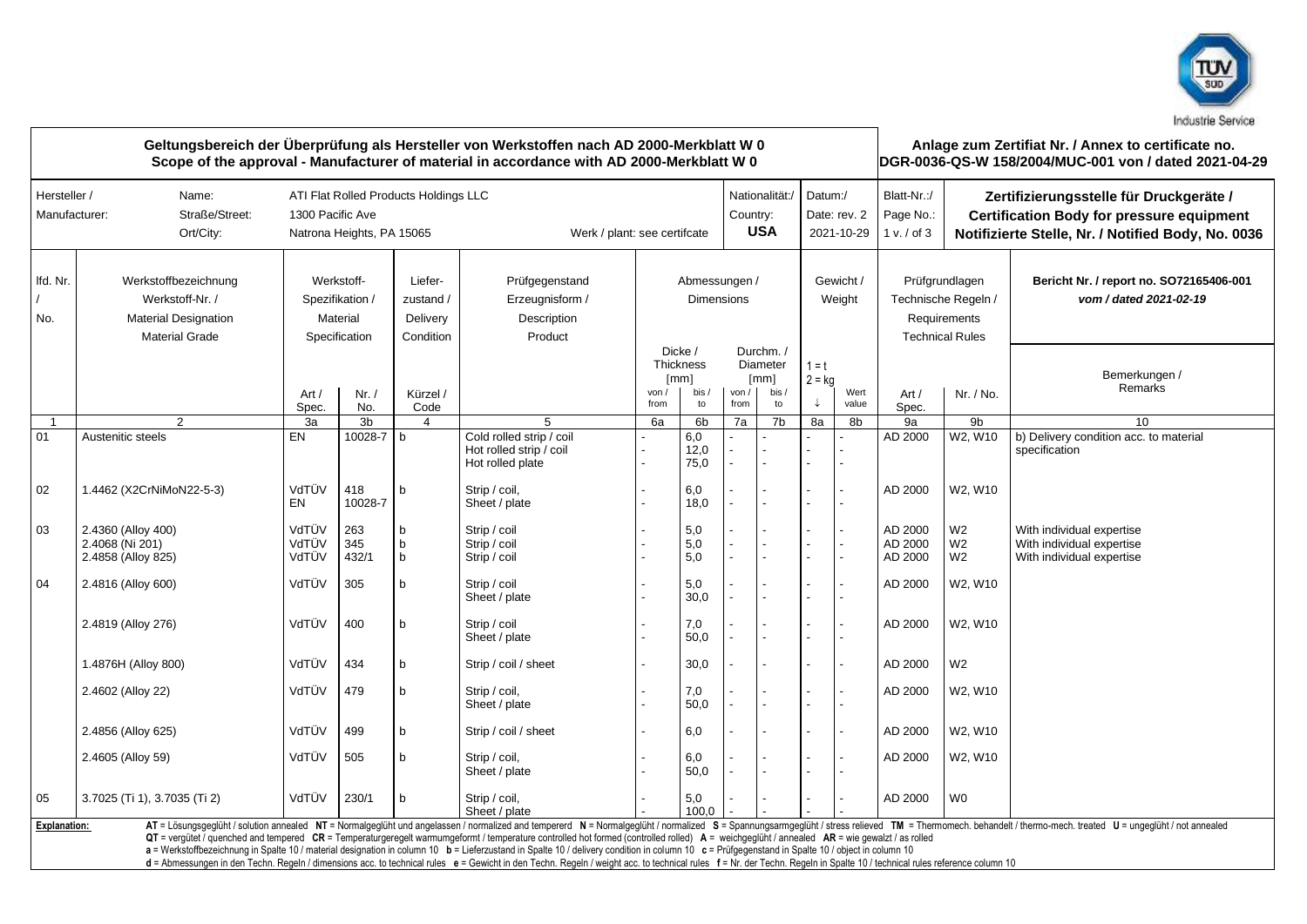

|                               |                                                                                                 |                                                                                                                                                      | Geltungsbereich der Überprüfung als Hersteller von Werkstoffen nach DGRL 2014/68/EU, Anhang I, Abschnitt 4.3<br>Scope of the approval - Manufacturer of material in accordance with PED 2014/68/EU, Annex I, Section 4.3 |                                               |                                                                                                                                                                                                                                                                                                                                                                                                                                                                                                                                                                                                                              |                                    |                                                                  |               |                                                    |                                       |                |                                                                                 | Anlage zum Zertifiat Nr. / Annex to certificate no.<br>DGR-0036-QS-W 158/2004/MUC-001 von / dated 2021-04-29                                      |                                                                                                                                                                                                                                                                                                                                                                                                                                                                |  |  |  |  |
|-------------------------------|-------------------------------------------------------------------------------------------------|------------------------------------------------------------------------------------------------------------------------------------------------------|--------------------------------------------------------------------------------------------------------------------------------------------------------------------------------------------------------------------------|-----------------------------------------------|------------------------------------------------------------------------------------------------------------------------------------------------------------------------------------------------------------------------------------------------------------------------------------------------------------------------------------------------------------------------------------------------------------------------------------------------------------------------------------------------------------------------------------------------------------------------------------------------------------------------------|------------------------------------|------------------------------------------------------------------|---------------|----------------------------------------------------|---------------------------------------|----------------|---------------------------------------------------------------------------------|---------------------------------------------------------------------------------------------------------------------------------------------------|----------------------------------------------------------------------------------------------------------------------------------------------------------------------------------------------------------------------------------------------------------------------------------------------------------------------------------------------------------------------------------------------------------------------------------------------------------------|--|--|--|--|
| Hersteller /<br>Manufacturer: | Name:<br>Straße/Street:<br>Ort/City:                                                            | ATI Flat Rolled Products Holdings LLC<br>Nationalität:/<br>1300 Pacific Ave<br>Country:<br>Natrona Heights, PA 15065<br>Werk / plant: see certifcate |                                                                                                                                                                                                                          |                                               |                                                                                                                                                                                                                                                                                                                                                                                                                                                                                                                                                                                                                              |                                    |                                                                  |               |                                                    | Datum:/<br>Date: rev. 2<br>2021-10-29 |                | Blatt-Nr.:/<br>Page No.:<br>2 v. / of 3                                         | Zertifizierungsstelle für Druckgeräte /<br><b>Certification Body for pressure equipment</b><br>Notifizierte Stelle, Nr. / Notified Body, No. 0036 |                                                                                                                                                                                                                                                                                                                                                                                                                                                                |  |  |  |  |
| lfd. Nr.<br>No.               | Werkstoffbezeichnung<br>Werkstoff-Nr. /<br><b>Material Designation</b><br><b>Material Grade</b> | Werkstoff-<br>Spezifikation /<br>Material<br>Specification                                                                                           |                                                                                                                                                                                                                          | Liefer-<br>zustand /<br>Delivery<br>Condition | Prüfgegenstand<br>Erzeugnisform /<br>Description<br>Product                                                                                                                                                                                                                                                                                                                                                                                                                                                                                                                                                                  | Abmessungen /<br><b>Dimensions</b> |                                                                  |               |                                                    | Gewicht /<br>Weight                   |                | Prüfgrundlagen<br>Technische Regeln /<br>Requirements<br><b>Technical Rules</b> |                                                                                                                                                   | Bericht Nr. / report no. SO72165406-001<br>vom / dated 2021-02-19                                                                                                                                                                                                                                                                                                                                                                                              |  |  |  |  |
|                               |                                                                                                 | Art /<br>Spec.                                                                                                                                       | Nr. /<br>No.                                                                                                                                                                                                             | Kürzel /<br>Code                              |                                                                                                                                                                                                                                                                                                                                                                                                                                                                                                                                                                                                                              | von /<br>from                      | Dicke /<br><b>Thickness</b><br>$\lceil mm \rceil$<br>bis /<br>to | von /<br>from | Durchm./<br><b>Diameter</b><br>[mm]<br>bis /<br>to | $1 = t$<br>$2 = ka$<br>↓              | Wert<br>value  | Art /<br>Spec.                                                                  | Nr. / No.                                                                                                                                         | Bemerkungen /<br>Remarks                                                                                                                                                                                                                                                                                                                                                                                                                                       |  |  |  |  |
| $\mathbf{1}$                  | 2                                                                                               | 3a                                                                                                                                                   | 3b                                                                                                                                                                                                                       | $\overline{4}$                                | 5                                                                                                                                                                                                                                                                                                                                                                                                                                                                                                                                                                                                                            | 6a                                 | 6b                                                               | 7a            | 7 <sub>b</sub>                                     | 8a                                    | 8b             | 9a                                                                              | 9 <sub>b</sub>                                                                                                                                    | 10                                                                                                                                                                                                                                                                                                                                                                                                                                                             |  |  |  |  |
| 01<br>$02*)$<br>$03*)$<br>04  | Austenitic steels<br>Austenitic steels<br>(incl. S31254)<br>316L<br>1.4462 (X2CrNiMoN22-5-3)    | EN<br><b>ASME</b><br><b>ASME</b><br>EN<br>VdTÜV                                                                                                      | 10028-7<br>SA-240<br>SA-240<br>10028-7<br>418                                                                                                                                                                            | b<br>$\mathsf{h}$<br>b<br>$\mathsf{b}$        | Cold rolled strip / coil<br>Hot rolled strip / coil<br>Hot rolled plate<br>Cold rolled strip / coil<br>Hot rolled strip / coil<br>Hot rolled plate<br>Hot rolled plate<br>Strip / coil,<br>Sheet / plate                                                                                                                                                                                                                                                                                                                                                                                                                     | 1,5<br>6,0                         | 6,0<br>12,0<br>75,0<br>6,0<br>12,0<br>75.0<br>160<br>6,0<br>18,0 |               |                                                    | $\overline{a}$                        | $\overline{a}$ |                                                                                 |                                                                                                                                                   | b) Delivery condition acc. to material<br>specification<br>*) To fulfil essential safety requirements of PED<br>Annex I, for each material acc, to non<br>harmonised standards a<br>Particular Material Appraisal (PMA) is<br>mandatory.<br>Bei Verwendung der Werkstoffe in Spalte 2<br>bis 4 sind die Festlegungen und Grenzen des<br>jeweiligen Regelwerkes zu beachten<br>Für die spezifischen Einsatzbedingungen der<br>Werkstoffe ist die Zustimmung des |  |  |  |  |
| 05*)                          | AI-6XN® (N08367)                                                                                | ASME                                                                                                                                                 | SB-688                                                                                                                                                                                                                   | b                                             | Strip / coil<br>Sheet / plate                                                                                                                                                                                                                                                                                                                                                                                                                                                                                                                                                                                                | 0,34                               | 5,0<br>85.5                                                      |               |                                                    | $\overline{a}$                        |                |                                                                                 |                                                                                                                                                   | Druckgeräteherstellers bzw. der zuständigen<br>Notifizierten Stelle erforderlich. /<br>For the use of materials acc. to column 2 till<br>4 the regulations and limits of the respective<br>standards have to be observed.<br>The specific material operating conditions<br>have to be approved by the pressure<br>equipment manufacturer or respectively by<br>the Notified Body in charge.                                                                    |  |  |  |  |
| Explanation:                  |                                                                                                 |                                                                                                                                                      |                                                                                                                                                                                                                          |                                               | QT = vergütet / quenched and tempered CR = Temperaturgeregelt warmumgeformt / temperature controlled hot formed (controlled rolled) A = weichgeglüht / annealed AR = wie gewalzt / as rolled<br>a = Werkstoffbezeichnung in Spalte 10 / material designation in column 10 b = Lieferzustand in Spalte 10 / delivery condition in column 10 c = Prüfgegenstand in Spalte 10 / object in column 10<br>d = Abmessungen in den Techn. Regeln / dimensions acc. to technical rules e = Gewicht in den Techn. Regeln / weight acc. to technical rules f = Nr. der Techn. Regeln in Spalte 10 / technical rules reference column 10 |                                    |                                                                  |               |                                                    |                                       |                |                                                                                 |                                                                                                                                                   | AT = Lösungsgeglüht / solution annealed NT = Normalgeglüht und angelassen / normalized and tempererd N = Normalgeglüht / normalized S = Spannungsarmgeglüht / stress relieved TM = Thermomech. behandelt / thermo-mech. treate                                                                                                                                                                                                                                 |  |  |  |  |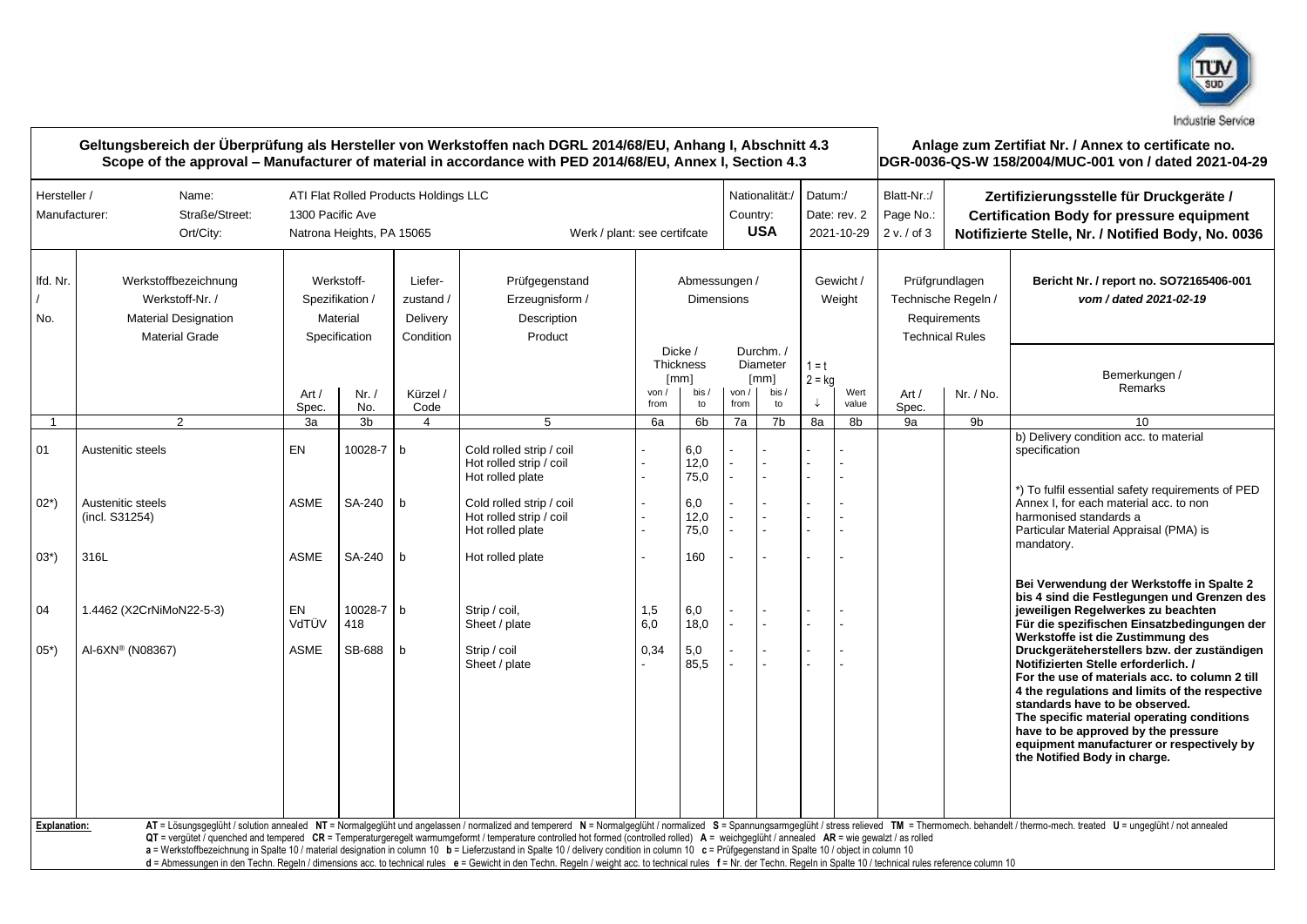

|                               | Geltungsbereich der Überprüfung als Hersteller von Werkstoffen nach DGRL 2014/68/EU, Anhang I, Abschnitt 4.3<br>Scope of the approval – Manufacturer of material in accordance with PED 2014/68/EU, Annex I, Section 4.3                                                                                                                                       |                                                                                                                                                                                                                         |                                                                                                                                                                                     |                                                                                                                  |                                                                                                                                                                                                                                                                                                                                                                                                                                                                                                                                                                                                                                      |              |                                                                                                                                                     |                                                  |                                                           |                                       |                | Anlage zum Zertifiat Nr. / Annex to certificate no.<br>DGR-0036-QS-W 158/2004/MUC-001 von / dated 2021-04-29 |                                                                                                                                                   |                                                                                                                                                                                                                                                                                                                                                                                                                                                                                                                                                                                                                                                                                                                                                                                                                               |  |  |
|-------------------------------|----------------------------------------------------------------------------------------------------------------------------------------------------------------------------------------------------------------------------------------------------------------------------------------------------------------------------------------------------------------|-------------------------------------------------------------------------------------------------------------------------------------------------------------------------------------------------------------------------|-------------------------------------------------------------------------------------------------------------------------------------------------------------------------------------|------------------------------------------------------------------------------------------------------------------|--------------------------------------------------------------------------------------------------------------------------------------------------------------------------------------------------------------------------------------------------------------------------------------------------------------------------------------------------------------------------------------------------------------------------------------------------------------------------------------------------------------------------------------------------------------------------------------------------------------------------------------|--------------|-----------------------------------------------------------------------------------------------------------------------------------------------------|--------------------------------------------------|-----------------------------------------------------------|---------------------------------------|----------------|--------------------------------------------------------------------------------------------------------------|---------------------------------------------------------------------------------------------------------------------------------------------------|-------------------------------------------------------------------------------------------------------------------------------------------------------------------------------------------------------------------------------------------------------------------------------------------------------------------------------------------------------------------------------------------------------------------------------------------------------------------------------------------------------------------------------------------------------------------------------------------------------------------------------------------------------------------------------------------------------------------------------------------------------------------------------------------------------------------------------|--|--|
| Hersteller /<br>Manufacturer: | Name:<br>Straße/Street:<br>Ort/City:                                                                                                                                                                                                                                                                                                                           | 1300 Pacific Ave                                                                                                                                                                                                        | Natrona Heights, PA 15065                                                                                                                                                           | ATI Flat Rolled Products Holdings LLC                                                                            | Werk / plant: see certifcate                                                                                                                                                                                                                                                                                                                                                                                                                                                                                                                                                                                                         |              |                                                                                                                                                     | Nationalität:/<br>Country:<br><b>USA</b>         |                                                           | Datum:/<br>Date: rev. 2<br>2021-10-29 |                | Blatt-Nr.:/<br>Page No.:<br>3 v. / of 3                                                                      | Zertifizierungsstelle für Druckgeräte /<br><b>Certification Body for pressure equipment</b><br>Notifizierte Stelle, Nr. / Notified Body, No. 0036 |                                                                                                                                                                                                                                                                                                                                                                                                                                                                                                                                                                                                                                                                                                                                                                                                                               |  |  |
| Ifd. Nr.<br>No.               | Werkstoffbezeichnung<br>Werkstoff-Nr. /<br><b>Material Designation</b><br><b>Material Grade</b>                                                                                                                                                                                                                                                                | Werkstoff-<br>Spezifikation /<br>Material<br>Specification                                                                                                                                                              |                                                                                                                                                                                     | Liefer-<br>zustand /<br>Delivery<br>Condition                                                                    | Prüfgegenstand<br>Erzeugnisform /<br>Description<br>Product                                                                                                                                                                                                                                                                                                                                                                                                                                                                                                                                                                          |              | Abmessungen /<br><b>Dimensions</b>                                                                                                                  |                                                  |                                                           | Gewicht /<br>Weight                   |                | Prüfgrundlagen<br>Technische Regeln /<br>Requirements<br><b>Technical Rules</b>                              |                                                                                                                                                   | Bericht Nr. / report no. SO72165406-001<br>vom / dated 2021-02-19                                                                                                                                                                                                                                                                                                                                                                                                                                                                                                                                                                                                                                                                                                                                                             |  |  |
|                               |                                                                                                                                                                                                                                                                                                                                                                | Art/<br>Spec.                                                                                                                                                                                                           | Nr. /<br>No.                                                                                                                                                                        | Kürzel /<br>Code                                                                                                 |                                                                                                                                                                                                                                                                                                                                                                                                                                                                                                                                                                                                                                      | von.<br>from | Dicke /<br>Thickness<br>[mm]<br>bis.<br>to                                                                                                          | von /<br>from                                    | Durchm./<br>Diameter<br>$\lceil mm \rceil$<br>bis /<br>to | $1 = t$<br>$2 = kg$                   | Wert<br>value  | Art/<br>Spec.                                                                                                | Nr. / No.                                                                                                                                         | Bemerkungen /<br>Remarks                                                                                                                                                                                                                                                                                                                                                                                                                                                                                                                                                                                                                                                                                                                                                                                                      |  |  |
| $\overline{1}$                | $\overline{2}$                                                                                                                                                                                                                                                                                                                                                 | 3a                                                                                                                                                                                                                      | 3 <sub>b</sub>                                                                                                                                                                      | $\overline{4}$                                                                                                   | 5                                                                                                                                                                                                                                                                                                                                                                                                                                                                                                                                                                                                                                    | 6a           | 6 <sub>b</sub>                                                                                                                                      | 7a                                               | 7b                                                        | 8a                                    | 8b             | 9a                                                                                                           | 9b                                                                                                                                                | 10                                                                                                                                                                                                                                                                                                                                                                                                                                                                                                                                                                                                                                                                                                                                                                                                                            |  |  |
| $06*)$<br>$07^*$ )            | 2.4360 (Alloy 400 / N04400)<br>2.4816 (Alloy 600 / N06600)<br>2.4068 (Ni 201 / N02200)<br>2.4858 (Alloy 825 / N08825)<br>1.4876H (Alloy 800 / N08810)<br>2.4856 (Alloy 625 / N06625)<br>2.4819 (Alloy 276 / N10276)<br>2.4602 (Alloy 22 / N06022)<br>2.4605 (Alloy 59 / N06059)<br>3.7025 (Ti 1), 3.7035 (Ti 2),<br>3.7105 (TiNi0.8Mo 0.3)<br>Ti 1 Pd, Ti 2 Pd | <b>ASME</b><br>VdTÜV<br><b>ASME</b><br>VdTÜV<br>ASME<br>VdTÜV<br>ASME<br>VdTÜV<br><b>ASME</b><br>VdTÜV<br>ASME<br>VdTÜV<br>ASME<br>VdTÜV<br><b>ASME</b><br>VdTÜV<br>ASME<br>VdTÜV<br><b>ASME</b><br>VdTÜV<br><b>DIN</b> | SB-127<br>263<br>SB-168<br>305<br>SB-162<br>345<br>SB-424<br>432/1<br>SB-409<br>434<br>SB-443<br>499<br>SB-575<br>400<br>SB-575<br>479<br>SB-575<br>505<br>SB-265<br>230/1<br>17860 | $\mathsf b$<br>$\mathsf b$<br>$\mathsf{b}$<br>b<br>$\mathsf{b}$<br>$\mathsf{b}$<br>b<br>b<br>$b$<br>$\mathsf{b}$ | Strip / coil<br>Sheet / plate<br>Strip / coil<br>Sheet / plate<br>Strip / coil<br>Sheet / plate<br>Strip / coil<br>Sheet / plate<br>Strip / coil<br>Sheet / plate<br>Strip / coil<br>Sheet / plate<br>Strip / coil<br>Sheet / plate<br>Strip / coil,<br>Sheet / plate<br>Strip / coil,<br>Sheet / plate<br>Strip / coil,<br>Sheet / plate                                                                                                                                                                                                                                                                                            |              | 5,0<br>50,0<br>5,0<br>30,0<br>5,0<br>50.0<br>5,0<br>30,0<br>5.0<br>50,0<br>5,0<br>30.0<br>7,0<br>50,0<br>6,0<br>50,0<br>6,0<br>50.0<br>5,0<br>100,0 | $\overline{a}$<br>$\mathbf{r}$<br>$\overline{a}$ |                                                           | $\overline{a}$                        | $\overline{a}$ |                                                                                                              |                                                                                                                                                   | b) Delivery condition acc. to material<br>specification<br>*) To fulfil essential safety requirements of PED<br>Annex I, for each material acc. to non<br>harmonised standards a<br>Particular Material Appraisal (PMA) is<br>mandatory.<br>Bei Verwendung der Werkstoffe in Spalte 2<br>bis 4 sind die Festlegungen und Grenzen des<br>jeweiligen Regelwerkes zu beachten<br>Für die spezifischen Einsatzbedingungen der<br>Werkstoffe ist die Zustimmung des<br>Druckgeräteherstellers bzw. der zuständigen<br>Notifizierten Stelle erforderlich. /<br>For the use of materials acc. to column 2 till<br>4 the regulations and limits of the respective<br>standards have to be observed.<br>The specific material operating conditions<br>have to be approved by the pressure<br>equipment manufacturer or respectively by |  |  |
| $08*$<br><b>Explanation:</b>  | 201 (S20100)<br>201L (S20103, S20153)                                                                                                                                                                                                                                                                                                                          | <b>ASME</b><br>ASTM                                                                                                                                                                                                     | SA-240<br>A240                                                                                                                                                                      | $\mathsf{b}$<br>$\mathsf b$                                                                                      | Coil<br>QT = vergütet / quenched and tempered CR = Temperaturgeregelt warmumgeformt / temperature controlled hot formed (controlled rolled) A = weichgeglüht / annealed AR = wie gewalzt / as rolled<br>a = Werkstoffbezeichnung in Spalte 10 / material designation in column 10 b = Lieferzustand in Spalte 10 / delivery condition in column 10 c = Prüfgegenstand in Spalte 10 / object in column 10<br>d = Abmessungen in den Techn. Regeln / dimensions acc. to technical rules e = Gewicht in den Techn. Regeln / weight acc. to technical rules f = Nr. der Techn. Regeln in Spalte 10 / technical rules reference column 10 | 0,25         | 6,0                                                                                                                                                 |                                                  |                                                           |                                       |                |                                                                                                              |                                                                                                                                                   | the Notified Body in charge.<br>AT = Lösungsgeglüht / solution annealed NT = Normalgeglüht und angelassen / normalized and tempererd N = Normalgeglüht / normalized S = Spannungsarmgeglüht / stress relieved TM = Thermomech. behandelt / thermo-mech. treate                                                                                                                                                                                                                                                                                                                                                                                                                                                                                                                                                                |  |  |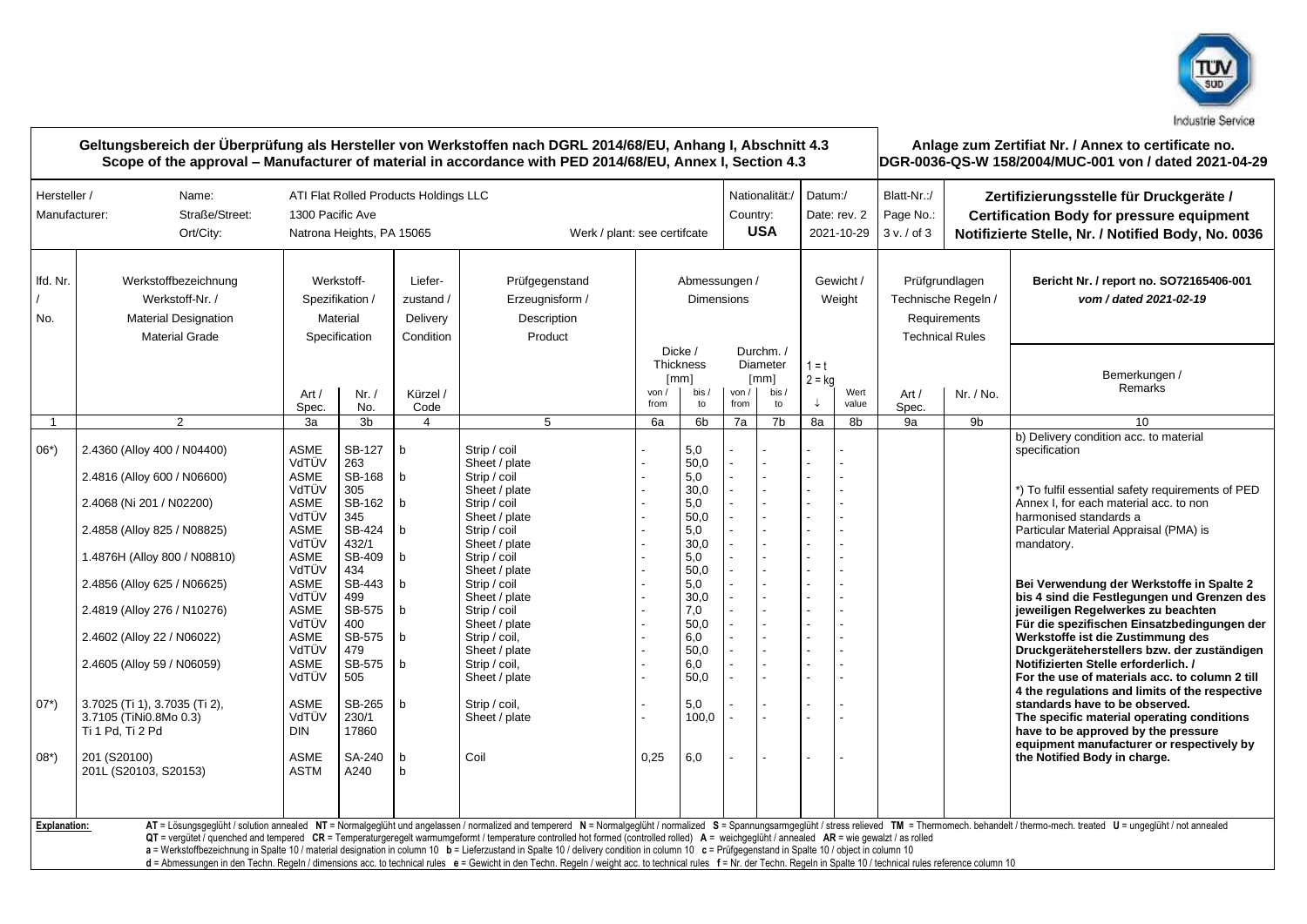

| Geltungsbereich der Überprüfung als Hersteller von Werkstoffen nach DGRL 2014/68/EU, Anhang I, Abschnitt 4.3<br>Scope of the approval – Manufacturer of material in accordance with PED 2014/68/EU, Annex I, Section 4.3 |                                                                                                 |                                                                                                                                    |                                                            |                                               |                                                                                                                                                                                                                                                                                                                                                                                                  |             |                                                    |               |                                             |                                                         |                     | Anlage zum Zertifiat Nr. / Annex to certificate no.<br>DGR-0036-QS-W 158/2004/MUC-001 von / dated 2021-04-29 |                                                                 |                                                                                                                                                                                                                                |  |
|--------------------------------------------------------------------------------------------------------------------------------------------------------------------------------------------------------------------------|-------------------------------------------------------------------------------------------------|------------------------------------------------------------------------------------------------------------------------------------|------------------------------------------------------------|-----------------------------------------------|--------------------------------------------------------------------------------------------------------------------------------------------------------------------------------------------------------------------------------------------------------------------------------------------------------------------------------------------------------------------------------------------------|-------------|----------------------------------------------------|---------------|---------------------------------------------|---------------------------------------------------------|---------------------|--------------------------------------------------------------------------------------------------------------|-----------------------------------------------------------------|--------------------------------------------------------------------------------------------------------------------------------------------------------------------------------------------------------------------------------|--|
| Hersteller /<br>Manufacturer:                                                                                                                                                                                            | Name:<br>Straße/Street:<br>Ort/City:                                                            | ATI Flat Rolled Products Holdings LLC<br>1300 Pacific Ave<br>Country:<br>Werk / plant: see certifcate<br>Natrona Heights, PA 15065 |                                                            |                                               |                                                                                                                                                                                                                                                                                                                                                                                                  |             |                                                    |               |                                             | Nationalität:/<br>Datum:/<br>Date: rev. 0<br>2021-04-29 |                     | Blatt-Nr.:/<br>Page No.:<br>2 v. / of 3                                                                      |                                                                 | Zertifizierungsstelle für Druckgeräte /<br><b>Certification Body for pressure equipment</b><br>Notifizierte Stelle, Nr. / Notified Body, No. 0036                                                                              |  |
| Ifd. Nr.<br>No.                                                                                                                                                                                                          | Werkstoffbezeichnung<br>Werkstoff-Nr. /<br><b>Material Designation</b><br><b>Material Grade</b> |                                                                                                                                    | Werkstoff-<br>Spezifikation /<br>Material<br>Specification | Liefer-<br>zustand /<br>Delivery<br>Condition | Prüfgegenstand<br>Erzeugnisform /<br>Description<br>Product                                                                                                                                                                                                                                                                                                                                      |             | Abmessungen /<br><b>Dimensions</b>                 |               |                                             |                                                         | Gewicht /<br>Weight | Requirements                                                                                                 | Prüfgrundlagen<br>Technische Regeln /<br><b>Technical Rules</b> | Bericht Nr. / report no. SO72165406-001<br>vom / dated 2021-02-19                                                                                                                                                              |  |
|                                                                                                                                                                                                                          |                                                                                                 | Art /<br>Spec.                                                                                                                     | Nr. /<br>No.                                               | Kürzel /<br>Code                              |                                                                                                                                                                                                                                                                                                                                                                                                  | von<br>from | Dicke /<br><b>Thickness</b><br>[mm]<br>bis /<br>to | von /<br>from | Durchm./<br>Diameter<br>[mm]<br>bis /<br>to | $1 = t$<br>$2 = ka$<br>↓                                | Wert<br>value       | Art /<br>Spec.                                                                                               | Nr. / No.                                                       | Bemerkungen /<br>Remarks                                                                                                                                                                                                       |  |
| $\overline{1}$                                                                                                                                                                                                           | 2                                                                                               | 3a                                                                                                                                 | 3 <sub>b</sub>                                             | 4                                             | 5                                                                                                                                                                                                                                                                                                                                                                                                | 6a          | 6 <sub>b</sub>                                     | 7a            | 7 <sub>b</sub>                              | 8a                                                      | 8b                  | 9a                                                                                                           | 9b                                                              | 10                                                                                                                                                                                                                             |  |
| 01                                                                                                                                                                                                                       | Austenitic steels<br>(incl. S31254)                                                             | EN<br><b>ASME</b>                                                                                                                  | 10028-7<br>SA 240                                          | B                                             | Cold rolled strip / coil<br>Hot rolled strip / coil<br>Hot rolled plate                                                                                                                                                                                                                                                                                                                          |             | 6,0<br>12,0<br>75,0                                |               |                                             |                                                         |                     |                                                                                                              |                                                                 | b) Delivery condition acc. to material<br>specification                                                                                                                                                                        |  |
| 02                                                                                                                                                                                                                       | 1.4462 (X2CrNiMoN22-5-3)                                                                        | EN<br>VdTÜV                                                                                                                        | 10028-7 b<br>418                                           |                                               | Strip / coil.<br>Sheet / plate                                                                                                                                                                                                                                                                                                                                                                   | 1,5<br>6,0  | 6,0<br>18,0                                        |               |                                             |                                                         |                     |                                                                                                              |                                                                 | *) To fulfil essential safety requirements of PED<br>Annex I, for each material acc, to non<br>harmonised standards a                                                                                                          |  |
| $03*)$                                                                                                                                                                                                                   | AI-6XN® (N08367)                                                                                | <b>ASME</b>                                                                                                                        | SB 688                                                     | $\mathbf b$                                   | Strip / coil<br>Sheet / plate                                                                                                                                                                                                                                                                                                                                                                    | 0.34        | 5,0<br>85,5                                        |               |                                             |                                                         |                     |                                                                                                              |                                                                 | Particular Material Appraisal (PMA) is<br>mandatory.                                                                                                                                                                           |  |
| $04^*$                                                                                                                                                                                                                   | 2.4360 (Alloy 400 / N04400)                                                                     | <b>ASME</b><br>VdTÜV                                                                                                               | SB 127<br>263                                              | b                                             | Strip / coil<br>Sheet / plate                                                                                                                                                                                                                                                                                                                                                                    |             | 5,0<br>50,0                                        |               |                                             |                                                         |                     |                                                                                                              |                                                                 | Bei Verwendung der Werkstoffe in Spalte 2                                                                                                                                                                                      |  |
|                                                                                                                                                                                                                          | 2.4816 (Alloy 600 / N06600)                                                                     | ASME<br>VdTÜV                                                                                                                      | SB 168<br>305                                              | b                                             | Strip / coil<br>Sheet / plate                                                                                                                                                                                                                                                                                                                                                                    |             | 5,0<br>30,0                                        |               |                                             |                                                         |                     |                                                                                                              |                                                                 | bis 4 sind die Festlegungen und Grenzen des<br>jeweiligen Regelwerkes zu beachten                                                                                                                                              |  |
|                                                                                                                                                                                                                          | 2.4068 (Ni 201 / N02200)                                                                        | <b>ASME</b><br>VdTÜV                                                                                                               | SB 162<br>345                                              | $\mathsf{h}$                                  | Strip / coil<br>Sheet / plate                                                                                                                                                                                                                                                                                                                                                                    |             | 5,0<br>50,0                                        |               |                                             |                                                         |                     |                                                                                                              |                                                                 | Für die spezifischen Einsatzbedingungen der<br>Werkstoffe ist die Zustimmung des                                                                                                                                               |  |
|                                                                                                                                                                                                                          | 2.4858 (Alloy 825 / N08825)                                                                     | <b>ASME</b><br>VdTÜV                                                                                                               | SB 424<br>432/1                                            | b                                             | Strip / coil<br>Sheet / plate                                                                                                                                                                                                                                                                                                                                                                    |             | 5,0<br>30,0                                        |               |                                             |                                                         |                     |                                                                                                              |                                                                 | Druckgeräteherstellers bzw. der zuständigen<br>Notifizierten Stelle erforderlich. /                                                                                                                                            |  |
|                                                                                                                                                                                                                          | 1.4876H (Alloy 800 / N08810)                                                                    | ASME<br>VdTÜV                                                                                                                      | SB 409<br>434                                              | b                                             | Strip / coil                                                                                                                                                                                                                                                                                                                                                                                     |             | 5,0                                                |               |                                             |                                                         |                     |                                                                                                              |                                                                 | For the use of materials acc. to column 2 till                                                                                                                                                                                 |  |
|                                                                                                                                                                                                                          | 2.4856 (Alloy 625 / N06625)                                                                     | <b>ASME</b><br>VdTÜV                                                                                                               | SB 443<br>499                                              | $\mathbf b$                                   | Sheet / plate<br>Strip / coil<br>Sheet / plate                                                                                                                                                                                                                                                                                                                                                   |             | 50,0<br>5,0<br>30,0                                |               |                                             |                                                         |                     |                                                                                                              |                                                                 | 4 the regulations and limits of the respective<br>standards have to be observed.<br>The specific material operating conditions                                                                                                 |  |
|                                                                                                                                                                                                                          | 2.4819 (Alloy 276 / N10276)                                                                     | <b>ASME</b><br>VdTÜV                                                                                                               | SB 575<br>400                                              | $\mathbf b$                                   | Strip / coil<br>Sheet / plate                                                                                                                                                                                                                                                                                                                                                                    |             | 7,0<br>50,0                                        |               |                                             |                                                         |                     |                                                                                                              |                                                                 | have to be approved by the pressure<br>equipment manufacturer or respectively by                                                                                                                                               |  |
|                                                                                                                                                                                                                          | 2.4602 (Alloy 22 / N06022)                                                                      | ASME<br>VdTÜV                                                                                                                      | SB 575<br>479                                              | b                                             | Strip / coil,<br>Sheet / plate                                                                                                                                                                                                                                                                                                                                                                   |             | 6,0<br>50,0                                        |               |                                             |                                                         |                     |                                                                                                              |                                                                 | the Notified Body in charge.                                                                                                                                                                                                   |  |
|                                                                                                                                                                                                                          | 2.4605 (Alloy 59 / N06059)                                                                      | ASME<br>VdTÜV                                                                                                                      | 575<br>505                                                 | b                                             | Strip / coil,<br>Sheet / plate                                                                                                                                                                                                                                                                                                                                                                   |             | 6,0<br>50.0                                        |               |                                             |                                                         |                     |                                                                                                              |                                                                 |                                                                                                                                                                                                                                |  |
| <b>Explanation:</b>                                                                                                                                                                                                      |                                                                                                 |                                                                                                                                    |                                                            |                                               |                                                                                                                                                                                                                                                                                                                                                                                                  |             |                                                    |               |                                             |                                                         |                     |                                                                                                              |                                                                 | AT = Lösungsgeglüht / solution annealed NT = Normalgeglüht und angelassen / normalized and tempererd N = Normalgeglüht / normalized S = Spannungsarmgeglüht / stress relieved TM = Thermomech. behandelt / thermo-mech. treate |  |
|                                                                                                                                                                                                                          |                                                                                                 |                                                                                                                                    |                                                            |                                               | QT = vergütet / quenched and tempered CR = Temperaturgeregelt warmumgeformt / temperature controlled hot formed (controlled rolled) A = weichgeglüht / annealed AR = wie gewalzt / as rolled<br>a = Werkstoffbezeichnung in Spalte 10 / material designation in column 10 b = Lieferzustand in Spalte 10 / delivery condition in column 10 c = Prüfgegenstand in Spalte 10 / object in column 10 |             |                                                    |               |                                             |                                                         |                     |                                                                                                              |                                                                 |                                                                                                                                                                                                                                |  |
|                                                                                                                                                                                                                          |                                                                                                 |                                                                                                                                    |                                                            |                                               | d = Abmessungen in den Techn. Regeln / dimensions acc. to technical rules e = Gewicht in den Techn. Regeln / weight acc. to technical rules f = Nr. der Techn. Regeln in Spalte 10 / technical rules reference column 10                                                                                                                                                                         |             |                                                    |               |                                             |                                                         |                     |                                                                                                              |                                                                 |                                                                                                                                                                                                                                |  |